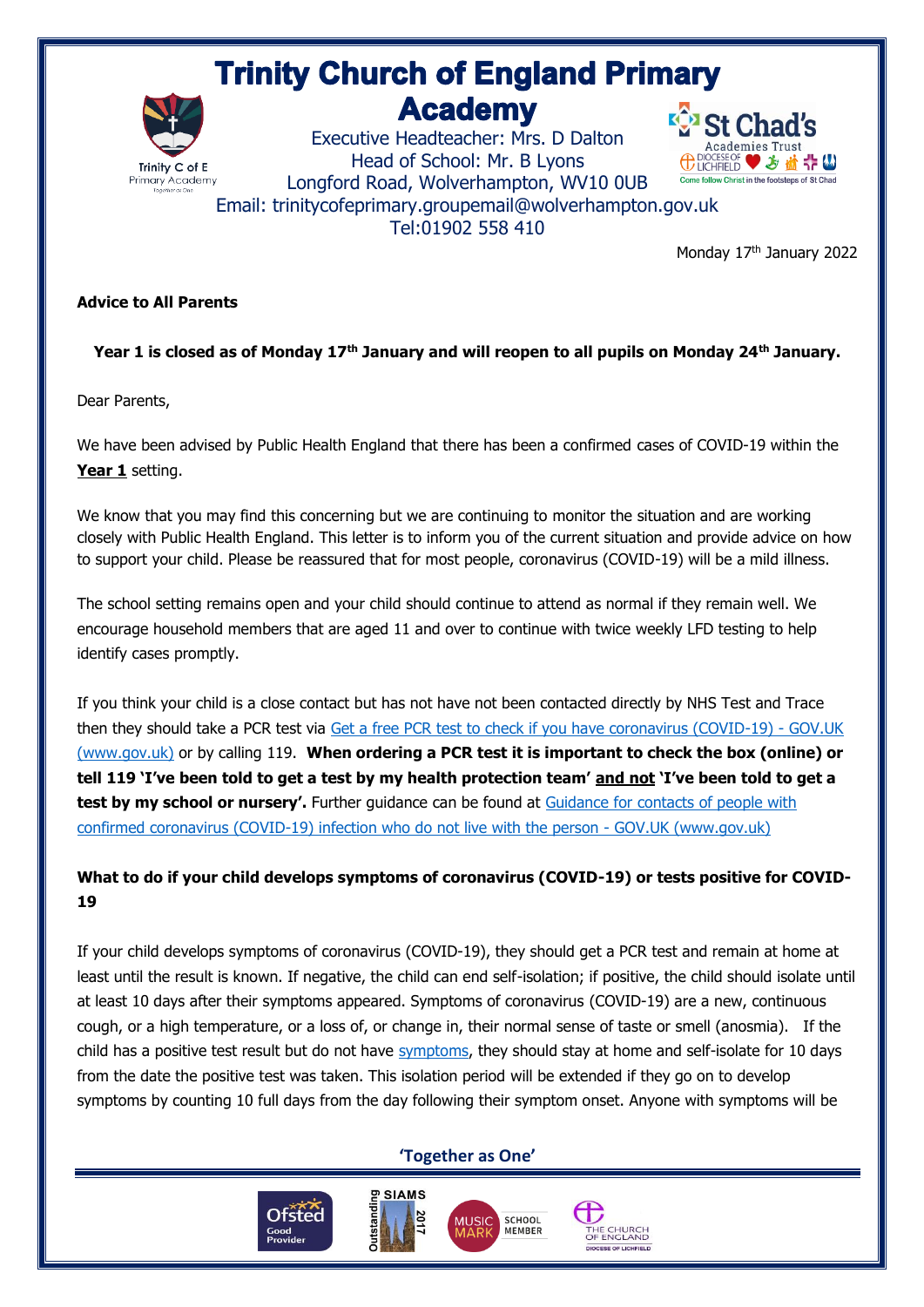# **Trinity Church of England Primary Academy**



Executive Headteacher: Mrs. D Dalton Head of School: Mr. B Lyons Longford Road, Wolverhampton, WV10 0UB



Email: trinitycofeprimary.groupemail@wolverhampton.gov.uk

## [Tel:01902 558 410](tel:01691)

eligible for a PCR test (the normally available test type) and this can be arranged via [Get a free PCR test to check](https://www.gov.uk/get-coronavirus-test)  [if you have coronavirus \(COVID-19\) -](https://www.gov.uk/get-coronavirus-test) GOV.UK (www.gov.uk) or by calling 119.

## **Instructions for people who live in the same household as someone with COVID-19 (tested positive or symptomatic awaiting a test result)**

From 16<sup>th</sup> August, you will not be required to self-isolate if you are a contact of someone who has tested positive [for COVID-19](https://www.gov.uk/government/publications/covid-19-stay-at-home-guidance/stay-at-home-guidance-for-households-with-possible-coronavirus-covid-19-infection#exempt) and any of the following apply:

- you are fully vaccinated
- you are below the age of 18 years 6 months
- you have taken part in or are currently part of an approved COVID-19 vaccine trial
- you are not able to get vaccinated for medical reasons

Fully vaccinated means that you have been vaccinated with an MHRA approved COVID-19 vaccine in the UK, and at least 14 days have passed since you received the recommended doses of that vaccine.

NHS Test and Trace will contact you to let you know that you have been identified as a contact and check whether you are legally required to self-isolate. If you are not legally required to self-isolate, you will be provided with advice on testing and given guidance on preventing the spread of COVID-19. Even if you do not have symptoms, [you will be advised to have a](https://www.gov.uk/government/publications/covid-19-stay-at-home-guidance/stay-at-home-guidance-for-households-with-possible-coronavirus-covid-19-infection#PCR) PCR test as soon as possible.

**Any member of the household who is aged 18 years and 6 months or over and has only received one dose of COVID-19 vaccine or has not received any dose of the COVID-19 vaccination will still be required to self-isolate as household contact of a someone with COVID-19 symptoms awaiting testing and someone who has tested positive for COVID-19.** Please read the [stay at home guidance](https://www.gov.uk/government/publications/covid-19-stay-at-home-guidance) which provides information on this.

Household members who are not exempt from isolation as close contacts should not go to work, school setting or public areas, and exercise should be taken within the home. If you require help with buying groceries, other shopping or picking up medication, or walking a dog, you should ask friends or family. Alternatively, you can order your shopping online and medication by phone or online. Household members staying at home for 10 days will greatly reduce the overall amount of infection the household could pass on to others in the community.

You could be fined if you do not self-isolate following a notification by NHS Test and Trace. You may be entitled to a one-off payment of £500 through the [NHS Test and Trace Support Payment scheme](https://www.gov.uk/government/publications/test-and-trace-support-payment-scheme-claiming-financial-support/claiming-financial-support-under-the-test-and-trace-support-payment-scheme) if you are required to stay at home and self-isolate or you are the parent or guardian of a child who has been told to self-isolate.

## **'Together as One'**

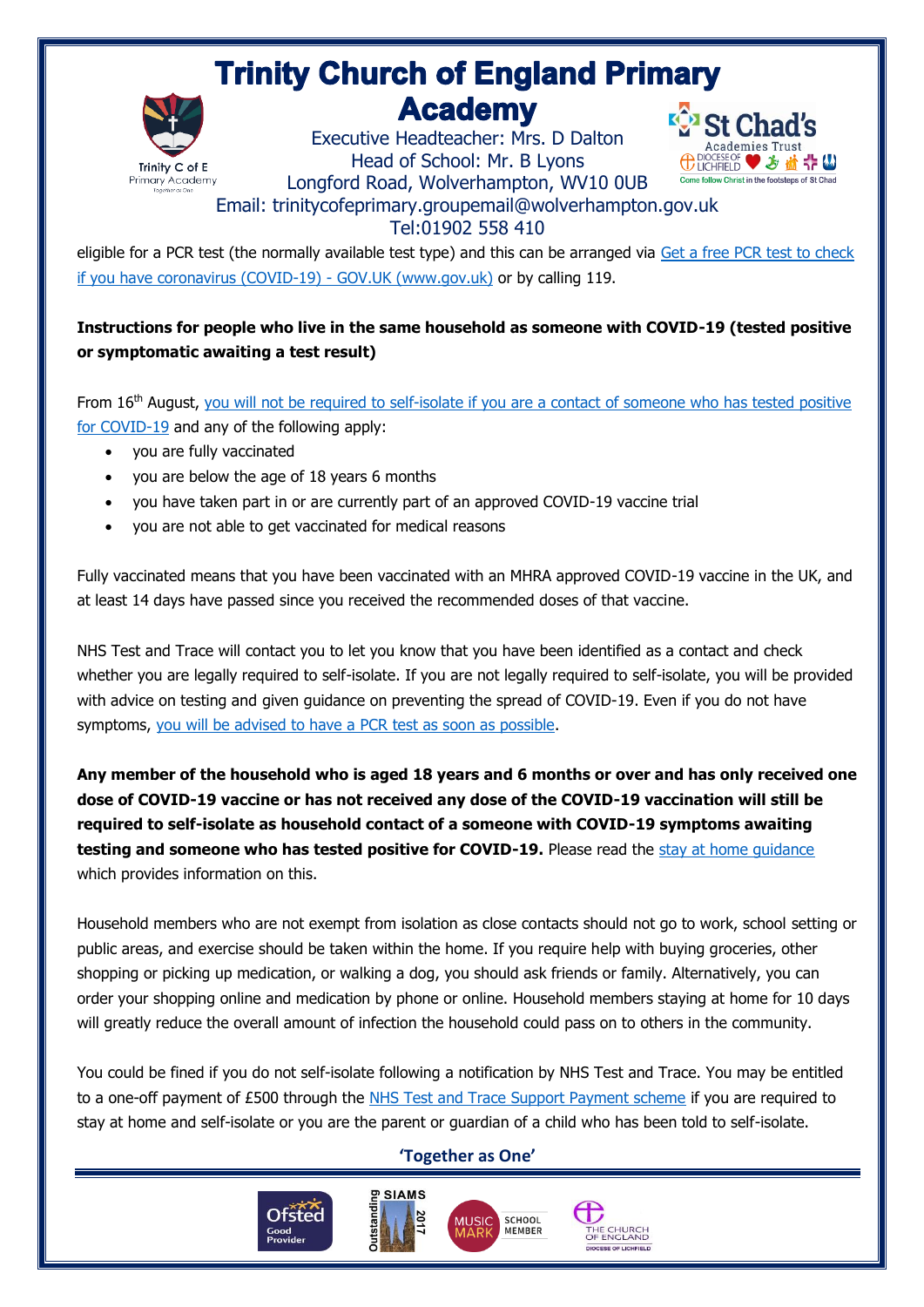# **Trinity Church of England Primary Academy**



**E**<sup>2</sup><sub>2</sub> St Cha Executive Headteacher: Mrs. D Dalton Head of School: Mr. B Lyons **⊕DIOCESE OF ♥ ゟ 益 ☆ (い** Longford Road, Wolverhampton, WV10 0UB Come follow Christ in the footsteps of St Chad Email: trinitycofeprimary.groupemail@wolverhampton.gov.uk [Tel:01902 558 410](tel:01691) 

Those who are [clinically extremely vulnerable](https://www.gov.uk/government/publications/guidance-on-shielding-and-protecting-extremely-vulnerable-persons-from-covid-19/guidance-on-shielding-and-protecting-extremely-vulnerable-persons-from-covid-19) should be supported to minimise their contact with other people in the household during this period, regardless of whether others have symptoms or not.

**Instructions for household contacts who are not required to self-isolate from 16th August**

Even if you are vaccinated, you can still be infected with COVID-19 and pass it on to others. If you are identified as a contact of someone with COVID-19 but you are not required to self-isolate, you can help protect others by following the [guidance on how to stay safe and help prevent the spread.](https://www.gov.uk/guidance/covid-19-coronavirus-restrictions-what-you-can-and-cannot-do#keeping-yourself-and-others-safe) As well as getting a PCR test, you may also consider:

- limiting close contact with other people outside your household, especially in enclosed spaces
- wearing a face covering for those aged 11 and over in crowded places such as school/college/public transport
- limiting contact with anyone who is clinically extremely vulnerable
- taking part in [regular](https://www.gov.uk/order-coronavirus-rapid-lateral-flow-tests) LFD testing

You should follow this advice while the person in your household with COVID-19 is self-isolating.

If you are a health or social care worker or a student undertaking a work placement who has been identified as a household contact and are exempt from self-isolation, there is [additional guidance available](https://www.gov.uk/government/publications/covid-19-management-of-exposed-healthcare-workers-and-patients-in-hospital-settings/covid-19-management-of-exposed-healthcare-workers-and-patients-in-hospital-settings) that you should follow to reduce the risk of spread of COVID-19 in these settings.

If you develop [symptoms](https://www.gov.uk/government/publications/covid-19-stay-at-home-guidance/stay-at-home-guidance-for-households-with-possible-coronavirus-covid-19-infection#symptoms) at any time, even if these are mild, self-isolate immediately, [arrange to have a COVID-](https://www.gov.uk/get-coronavirus-test)19 [PCR](https://www.gov.uk/get-coronavirus-test) test and follow the [guidance for people with COVID-19 symptoms.](https://www.gov.uk/government/publications/covid-19-stay-at-home-guidance/stay-at-home-guidance-for-households-with-possible-coronavirus-covid-19-infection#SymptomsPositiveTest)

### **For most people, coronavirus (COVID-19) will be a mild illness.**

If your child does develop symptoms, you can seek advice from the nhs.uk website at [https://www.nhs.uk/conditions/coronavirus-covid-19/check-if-you-have-coronavirus-symptoms/.](https://www.nhs.uk/conditions/coronavirus-covid-19/check-if-you-have-coronavirus-symptoms/) If you are concerned about your child's symptoms, or they are worsening you can seek advice from NHS 111 at <https://111.nhs.uk/> or by phoning 111.

### **How to stop coronavirus (COVID-19) spreading**

There are things you can do to help reduce the risk of you and anyone you live with getting ill with coronavirus (COVID-19):

**'Together as One'**